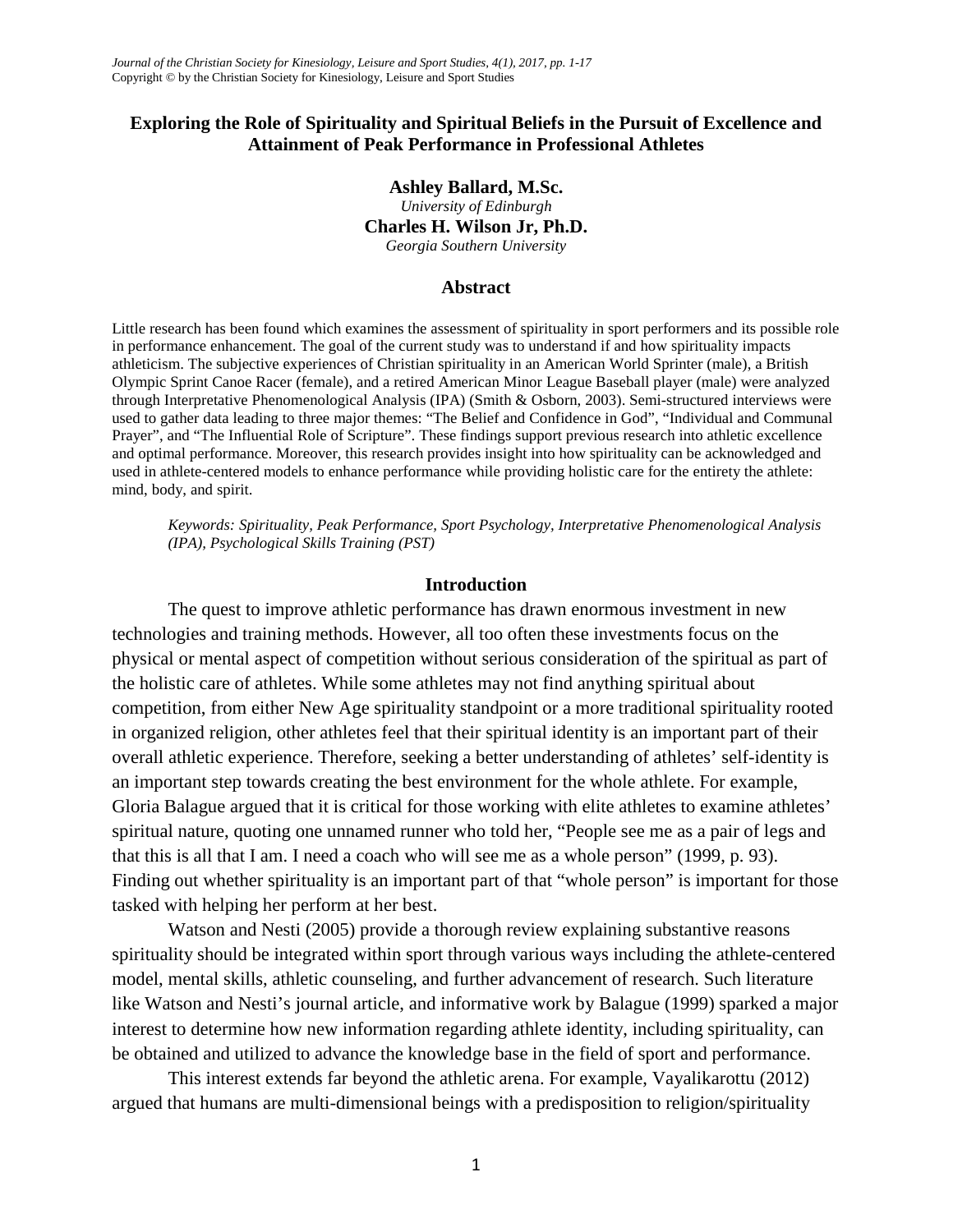that should be investigated to help people be more fulfilled. He deems humans to be first and foremost religious-spiritual and moral organisms. Because of this, it is believed that spiritual recognition is not simply for the betterment of religious persons involved in sport, but that in order to truly meet the holistic needs of sportspersons, the mind, body and spirit should be considered.

### **Defining Spirituality**

For the purpose of this study, spirituality will best be understood by definitions and interpretations constructed to explain "spiritual well-being" as coined by Paloutzian and Ellison (1982). Reference to spirituality in this study is based upon the definition of spiritual well-being according to the National Interfaith Coalition on Aging (1975): "spiritual well-being is the affirmation of life in relationship with God, self, community and environment that nurtures and celebrates wholeness" (as cited in Ellison, 1983, p. 1). Ellison believed there are two dimensions of spiritual well-being; one dimension refers to a person's sense of well-being in relation to God, and the second dimension is to have a sense of existential well-being, ultimately for a person to hold meaning and purpose to life, or alternatively a sense of belonging (1983).

## **Psychology in Relation to Spirituality**

What cannot be ignored or forgotten is the origin of the word psychology, which comes from the Greek word "psyche," meaning soul, mind, or spirit; and "logos," Greek for knowledge or understanding (Johnson, 1998). However, today this is commonly explained as "psyche" being conjoined with "ology" meaning "study of." Bearing this in mind, perhaps psychologists should question for what reason has the major focus of psychological studies eliminated the goal of continually gaining insight regarding the soul or spirit. Ellison argued for the importance of the human spirit: "It is the spirit which synthesizes the total personality and provides some energizing direction and order" (1983, p. 332)

Of course, studies such as this one can lead to an evaluation of spirituality that goes deeper than the provided definition for this study, and eventually leading to evaluation of religion and perhaps beyond, but that is the essence of research. The ultimate goal may be to answer one particular question, however along the way a researcher may find it necessary to use additional tools. Likewise, with psychology, one may find it useful to tie in knowledge from other sources such as philosophy and theology, establishing a systematic basis to increase knowledge.

Mindful of the fact that contemporary psychology has veered from the origin of the word and giving little focus to the soul, it can be questioned whether or not one of the deepest aspects of being human has been neglected. Unequivocally, a larger focus has been paid to the mind or social environment of an individual's life. Though there are many people who do not consider themselves religious or are atheists, according to the 2011 Gallup report 9 in 10 Americans believe in God. In addition, health studies have found quite clearly that many patients deem religion to be highly important, even to the extent of desiring their physicians to discuss religious issues with them, and that many spiritual activities, such as yoga, are being recommended to patients for their overall health (Lee & Newberg, 2005). With such reports, one may wonder why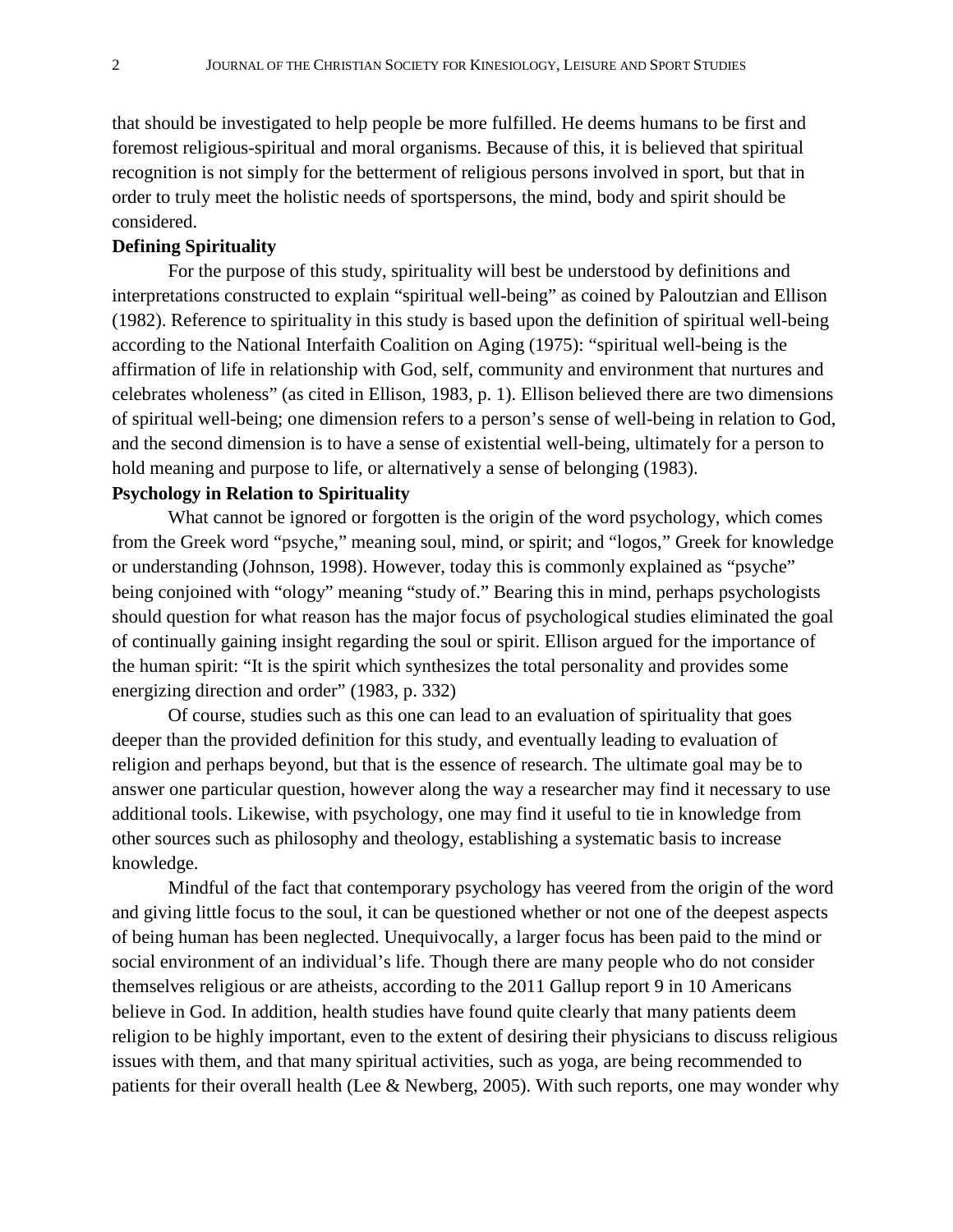psychology has succumbed to mostly monistic philosophies, reducing the importance of or even avoiding anything spiritual. Perhaps because some believe spirituality is too heavily associated with organized religion, and should rather be focused on practice, experience and belief (Perry, Robinson, Watson, & Nesit, 2007). Nevertheless, it is a topic worthy of further examination.

# **Sport Psychology and Spirituality**

Sport psychology has made great strides, with the aim of learning how psychological factors affect performance. Though researchers consider numerous factors that can both inhibit or enhance athletic performance specifically in regards to the mind and body, seldom do they consider the matters of the soul or spirit. Even though literature has shown connections between sport, religion and spirituality and research has proven the spiritual element of human beings, the lack in recent literature with this focus to enhance performance is far too great. According to Hochstetler (2009), religious dynamics have been combined with sport throughout human history, dating back to the Mayans and Aztecs. Hochstetler also noted one of the many connections between sport and Christianity in the Bible, as the Apostle Paul wrote in 2 Timothy 4:7, "...I have finished the race, I have kept the faith."

Many athletes are spiritual, though each may vary across the spectrum of spirituality. Ranging from the athlete who is a follower of Christ, to the sportsperson inclined to eastern mysticism or meditational practices, focusing to achieving a conscious awareness or mindfulness. For this reason, theorists Watson and Nesti (2005) made precise steps in research to specifically demonstrate a spiritual dimension in sport and the possible benefits of acknowledging the influence spirituality is capable of having on sport performance. Crust (2006), responded to Watson & Nesti's claim stating it to be a myth, and their promoting of sport and spirituality integration to be premature. However, Watson and Nesti's definitions are general, and can be applied to all athletes whether they consider themselves to be religiously affiliated or not.

## **Psychological Skills Training and Spirituality**

Elite athletes should engage in holistic training that incorporates psychological skills training and spirituality. In one study of Olympians, Gould, Dieffenbach, and Moffett (2002) discovered high levels of the following traits: anxiety, coping and control, confidence, mental toughness, attention, competitiveness, hard work ethic, ability to set and achieve goals, and being coachable. Additional findings were high levels of optimism and dispositional hope, having an "agency" of goal directed determination and a "pathway" of planned ways to meet goals (Gould et al., 2002). This study and many others (see Krane & Williams, 2006) have helped develop models for activities specific to Psychological Skills Training (PST).

Birrer et al. (2009) noted that the significance of PST is growing rapidly from the massive pressure to enhance performance and the challenge to see variation between athletes that either win or lose. Referring to the Olympic motto of "Stronger, Higher, Faster," Smith (2003) argued the bar has been raised and the limits of human performance are being pushed in order to keep with the motto. The inclusion of spirituality in PST has been encouraged as well by Watson and Nesti (2005). They believed this would be especially useful for athletes who consider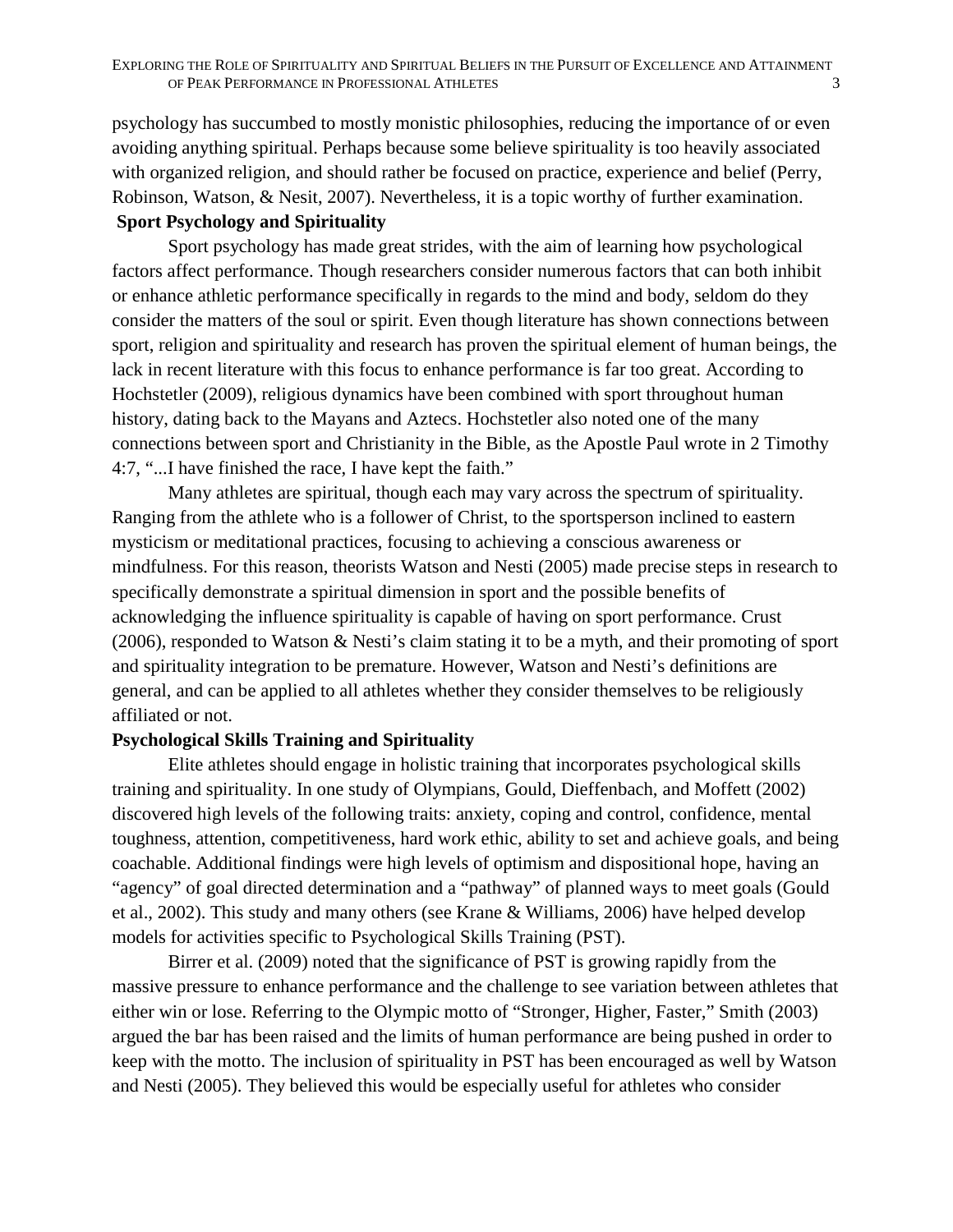themselves spiritual or religious and benefit all by promoting life skills. It is understandable that consultants are expected to meet the individual different needs of each athlete, and therefore religious or spiritual needs may be necessary.

# **The Absence of Spirituality in Developing Excellence**

MacNamara, Button and Collins (2010) believe that in order for an athlete to fulfil his or her potential they must develop a set of particular skills termed "Psychological Characteristics of Developing Excellence" or PCDEs. Miller and Kerr defined performance excellence as being "observable measurable athletic outcomes" while they refer to personal excellence as "the achievement of developmentally appropriate tasks across the length of one's life and the acquisition of personal qualities that contribute to optimal health and wellbeing" (2006, p. 141). MacNamara et al. learned through their study that each performer's pathway to excellence is distinct, creating the necessity to implement different approaches at different stages according to the specific needs of the individual athlete (2010). They acknowledge the tactics of learning and employing PCDEs can vary as a result of psycho- behavioral factors, which can change according to an athlete's situation and personal development (2010).

One way of implementing a holistic approach is through utilization of the athletecentered model. The precept of the model is clearly stated by Miller and Kerr (2006) based upon Clarke, Smith & Thibault, (1994) which is that sport in itself should actually contribute to the overall development of a sportsperson; physically, psychologically, and socially. A major question springs from the tenet of the model; does the entirety of a person consist of just the three elements, physical, psychological, and social? As stated previously, many studies have shown there to be a spiritual dimension to all of humanity (Vayalilkarottu, 2012; Newberg, D'Aquili, Rause, 2001). Particular to sports coaching, Wilson and Burdette (in press) intentionally incorporate the spiritual into their conception of Holistic, Athlete-Centered Coaching.

The purpose of this study is to answer the question: How do spirituality and spiritual beliefs contribute to the pursuit of excellence and attainment of peak performance? In addition, it is hoped that through the objectives of this study, those who are unaware or lack full understanding regarding the spiritual dimension of humanity- and the role spirituality can have on sport performance- will gain a deeper understanding.

#### **Method**

#### **Positionality**

Within the confines of this study, the researcher's innate habit of referring to the deity of Christianity will be evident through capitalization of the first letter of the name as a proper noun (e.g. God, Christ, Jesus, He, Him). For purposes of reducing researcher bias, personally held, strong beliefs are noted. Lastly, though the athletes in this research classify themselves as being of the Christian faith, readers should note the purpose of this study is not proselytization, but instead to promote awareness of a spiritual component to the human mechanism. The resulting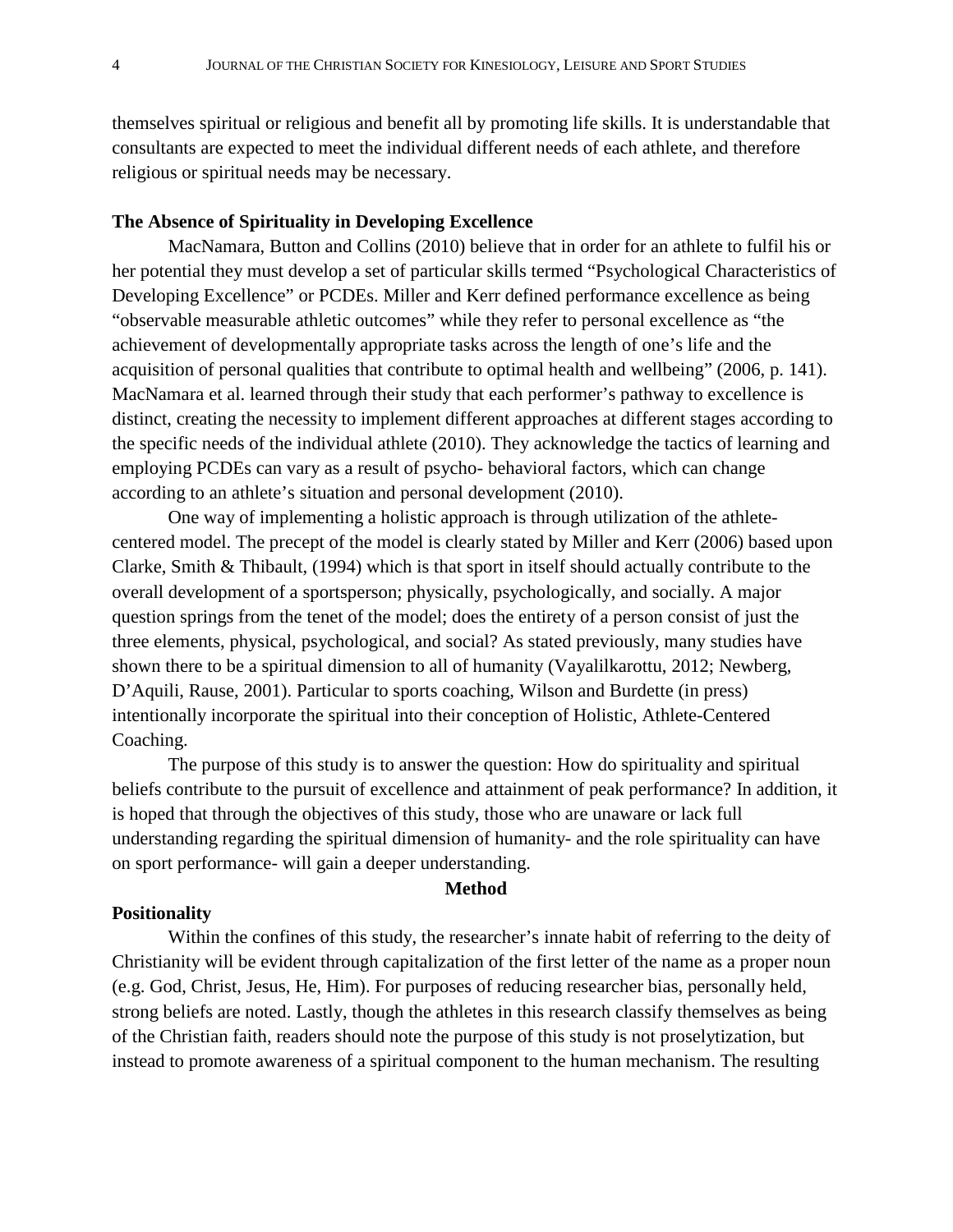spiritual awareness may encourage all sport affiliated individuals- from coaches to consultants and athletes- to integrate spirituality in their pursuit of excellence in peak performance.

# **Research Design**

This study implements Interpretative Phenomenological Analysis (IPA), which has been described as being strongly committed to discovering the "meaning and sense making" of each individual participant's so-called world (Smith & Osborn, 2003, p. 54). In addition, it can be said that IPA has a large focus on quality and depth of obtained information, versus quantity in participant numbers.

# **Participants**

Eligibility of the participants was determined by the athlete's level of sport experience, with all participants either currently or having previously competed on a professional sport level. In addition, they were all required to be over the age of 18 years, even if they were competitors at the professional elite level. This study was conducted with three professional elite athletes; an American World Sprinter (male), a British Olympic Sprint Canoe Racer (female), and a retired American Minor League Baseball player (male). Within the analysis the Sprinter will appear as Respondent 1, the Sprint Canoe Racer as Respondent 2, and lastly the Baseball Player as Respondent 3.

Participant recruitment was decided based upon access and availability to sport performers that were willing to share about their personal spiritual experiences and or beliefs in relation to their sport careers. Participants were referred by personal contacts ( $n = 2$ ) or recruited through a specific ministry geared towards individuals in sport  $(n = 1)$ .

Each participant was first provided with a concise information sheet explaining the study and offering brief details about the researcher. The information sheet also informed all possible participants of their expectations prior, during, and even after the study. There were, however, no requirements prior to interviews; during interviews they were expected to freely share in conversation, while slightly guided by questions. Also, there were no additional requirements following the interview with the exception of participant validation; each athlete received a copy of the final transcript to their interview. This was to notify the researcher of any misunderstandings, and to ensure proper representation of their shared information. Upon his or her commitment to volunteer, each athlete was asked to review and sign a consent form as written proof they received and read the information sheet, therefore being informed and agreeing to participate, they were also assured that any time, if desired, they were at liberty to withdraw from the study with or without explanation.

The approach to the IPA process design is to gather in-depth exploration of people's lived experiences, and how they make sense of those experiences. Smith and Osborn described this theoretical process as the following, "The participants are trying to make sense of their world; the researcher is trying to make sense of the participants trying to make sense of their world" (p. 53). Smith and Osborn also contended that IPA is additionally idiographic; instead of major concerns with large populations IPA is committed to learning from individuals and smaller samples in order to discover what experiences in a particular situation are like for certain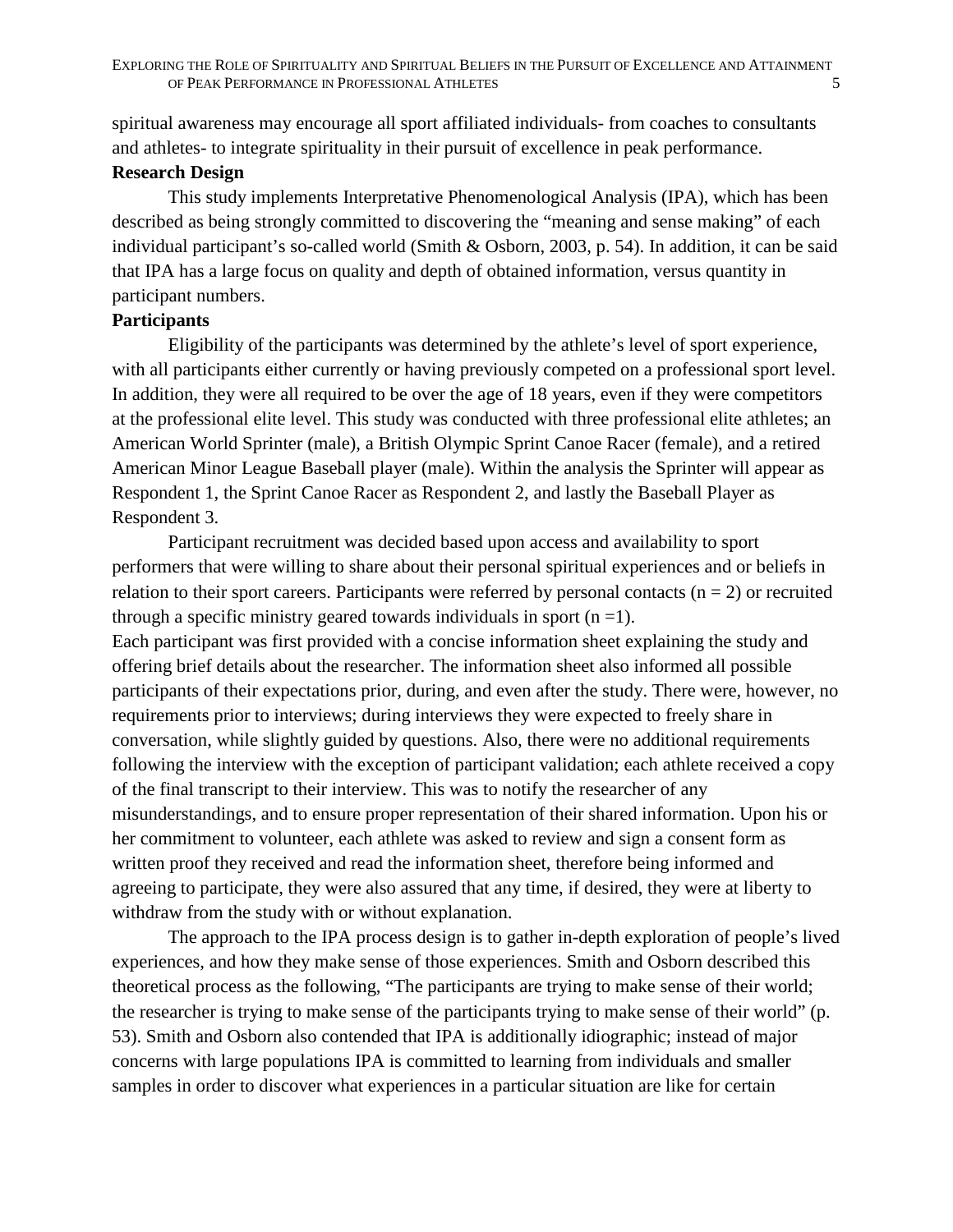#### humans.

The following results describe the subjective accounts shared by three professional athletes who hold spiritual transcendent views and a close relationship with God. The detailed analysis of the qualitative data will be followed by a thorough discussion of the emerged findings, along with comparison and further analysis of research previously evaluated within the literature review. This paper will conclude with final remarks of study limitations and possible indications for future research in sport and spirituality.

The original plan to have no more than six participants, and the final sample size of three has been supported by Smith and Osborn, who state three participants to be ideal and significantly helpful, specifically for those performing IPA research for the first time (2003, p. 57).

### **Credibility and Trustworthiness**

The personal beliefs of the researcher should be noted as being developed from a Non-Denominational Christian background. Thus, having a commonality with participants sharing the same system of beliefs, certain interpretations were made based upon knowledge of Christianity. All interpretations will however be supported by peer reviewed research. Participants had total liberty to answer questions however they personally desired, free from any perspectives of the researcher, and therefore giving responses without expectation to receive approval or affirmation from the researcher.

## *Interview Development*

The interview schedule was developed with open-ended questions specifically constructed to avoid leading participants into giving any particular response. Prior to interviews the questions were critiqued by peers to ensure appropriateness for participants and without bias based on personal opinions of the researcher. IPA does require the researcher to precisely review transcripts to interpret the data retrieved through participant interviews; it is supportive to take careful measures to refrain from complete subjectivity during the interpreting process. In addition, the entire interview schedule was tested through a pilot study with a retired athlete holding spiritual and faith beliefs.

It should also be acknowledged the usefulness of the researcher possibly having the ability to relate to the participants through her own spiritual beliefs; assuming the capability of truly comprehending what naturally may be a complex explanation to their sense making and the phenomenon of spirituality. It should be safe to acknowledge that in qualitative research it is almost impossible to completely set aside all biases, and with the understanding of IPA it should be clear that it is none other than the job of the researcher to try best at making sense of the participant trying to make sense of their personal and social world (Smith, 2004). *Procedure* 

A semi-structured interview format was used in order to obtain detailed interpretations of each athlete's subjective thoughts and opinions about spirituality and peak performance. Participants were slightly guided through a discussion with the use of pre-planned, yet flexible, open-ended questions. Questions included were, "What are your spiritual or faith beliefs?" and "Have your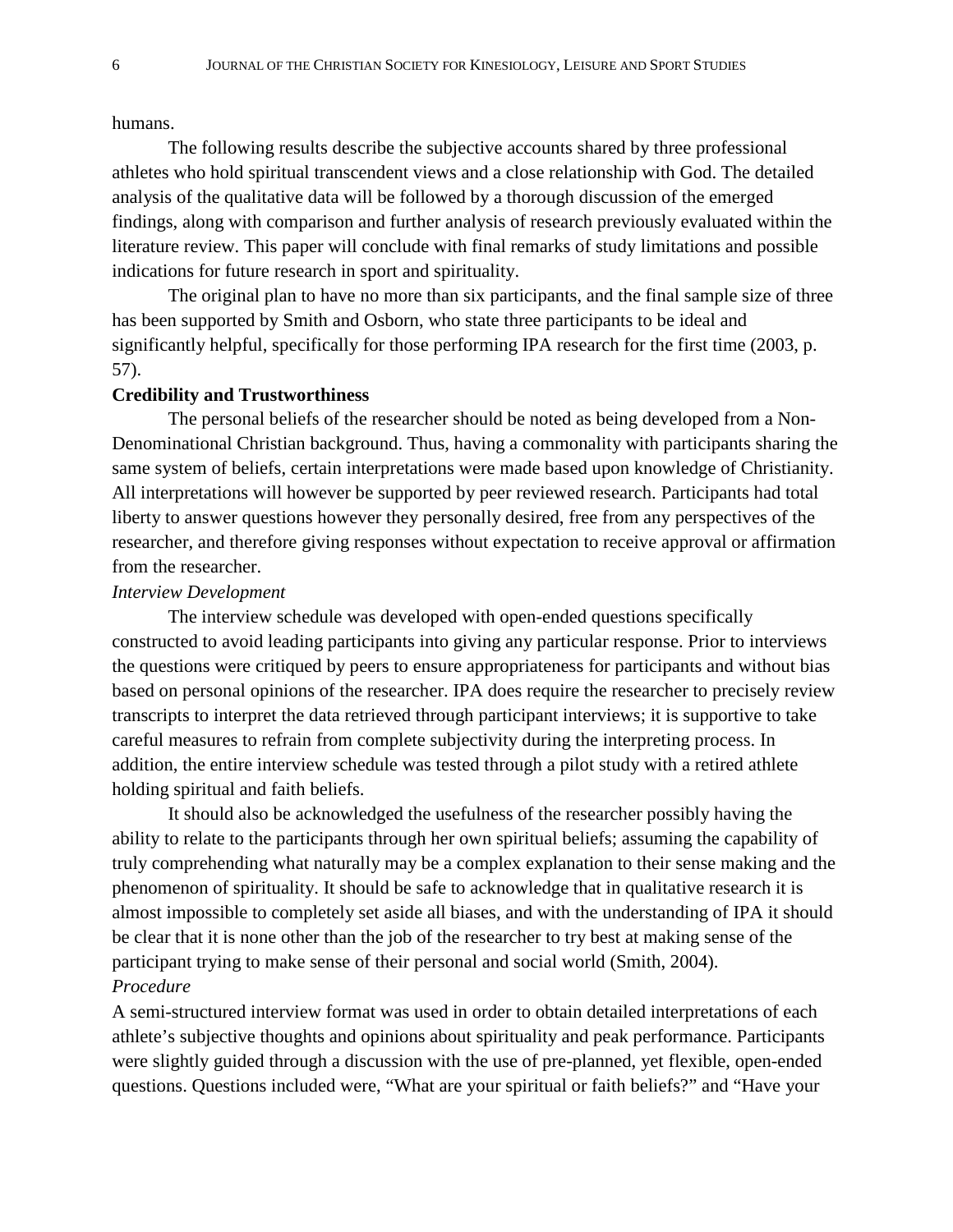beliefs helped you find meaning and purpose in your sport?" Aside from general active listening comments and the previously planned questions, the researcher refrained from making statements in expectation of the participants providing lengthy and elaborative information. Also at the conclusion of the interviews the athlete was allotted time to ask questions based upon what had been covered in the schedule and/or offer further information they were interested in sharing. Each athlete had a one to one interview conducted via Internet communication tool "Skype." Two interviews were performed via Skype video and one only by Skype phone call. Each interview time ranged precisely between 45-50 minutes; all information obtained during each discussion session was recorded by a computer-recording program and personalized notes. *Analysis and Process of interpretation* 

Each recorded interview was transcribed, transcripts were systematically read and familiarized to detect any statements considered highly relevant in describing the athlete's spiritual beliefs- especially in relation to their pursuit or attainment of peak performance- and a great focus exerted to build a compilation of themes and connections between each athlete's transcripts.

According to Smith and Osborn (2003) there is no definitive way to conduct an IPA research project; each researcher is at liberty to take on their own format to investigation and interpreting. For this assignment the write up style for the results has been adapted based upon Hinds (2011). Hinds sought to explore the psychological rewards of women spending time in the wilderness. The format Hinds utilized to demonstrate findings are full of insight into each participant's experience and well organized. In hopes of truly giving a glimpse into the meaning of spiritual beliefs to the athlete participants of this study, the same procedure will be used within the results. Extracts from participant interviews are presented, and the various participant responses will be arranged according to their matched subheading, which will represent recurring themes. Selected extracts are seen as significant expressions of the recurrent themes and also offer deep insight into the phenomenon of the ultimate topic of spirituality in relation to sport. Being that there is no compulsory way to conduct an IPA study, it was seen as beneficial to exhaust the liberty of creating a format that would thoroughly convey research findings, while also providing understanding to readers that may be unfamiliar to the spiritual and religious terminology used by the participants. For this reason, the structure of this paper will not be completely identical to the chosen format of Hinds (2011). Instead of solely presenting major themes with subordinate themes, the analysis will consist of an in-depth introduction explaining the developed results through thematic analysis of each transcript. This will attempt to give a concise overview and will then justify the selection and order of themes that will follow.

#### **Results**

The emerged themes derive from spiritual and religious tenets. Theme selection solely derived either from the interview questions and congruency in responses or interpretations of the researcher. Ultimately the process of analysis led to the conclusion that these specific athletes not only strive for excellence through these developed topics, but also any level of peak performance they obtain will most likely have been an outcome of the following three themes. The first can be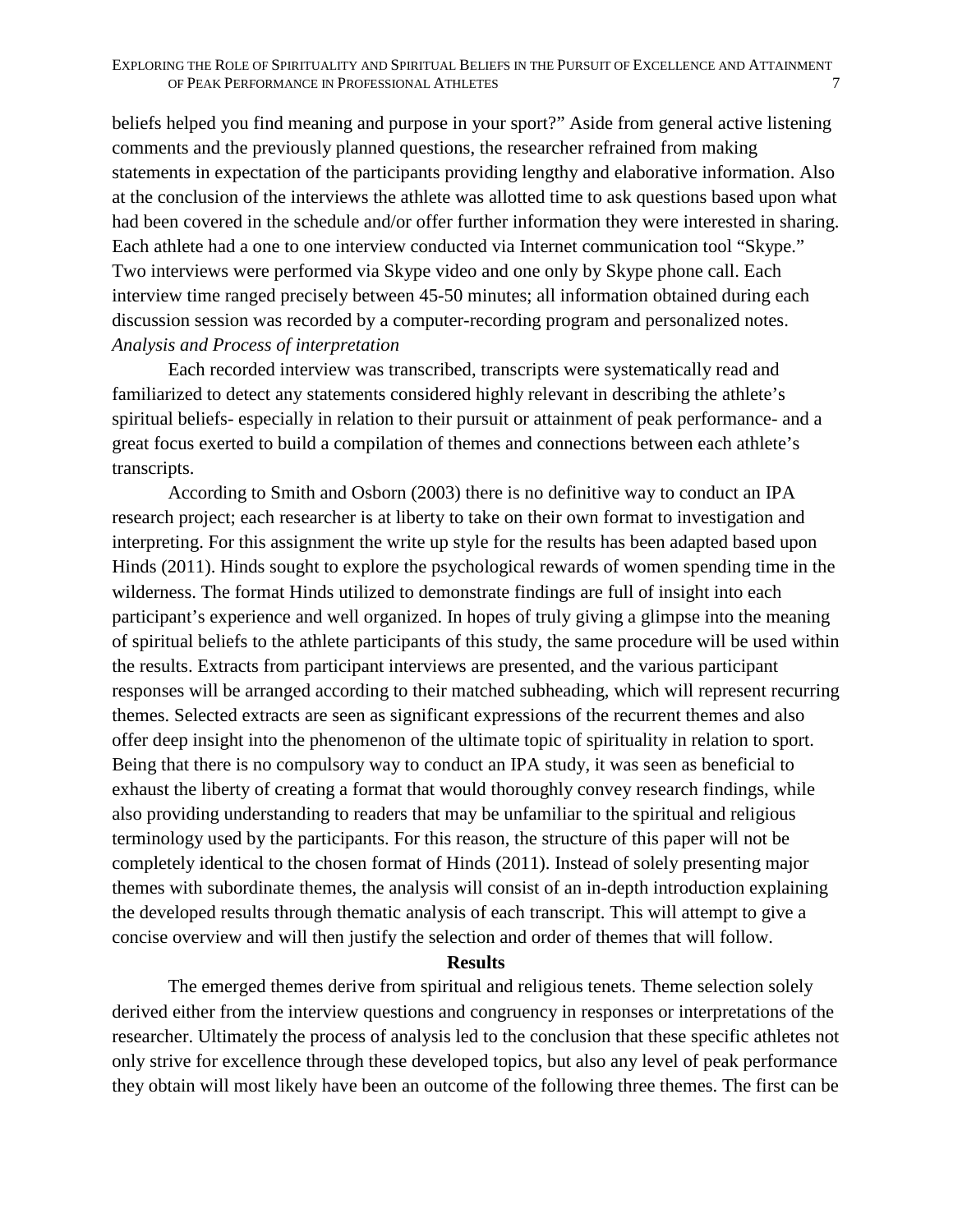deemed as the most significant, either being viewed as the top factor with all other factors being subsidiary, or as it was often referenced by the athletes themselves, a "foundation," which all other factors stem from or are built upon.

This thought resides in their spiritual beliefs, which generates the first major theme "Belief and Confidence in God." This theme was found to promote self-confidence and the ability to cope, amongst many other things. The next two themes "Individual and Communal Prayer" and "The Influence of Scripture" will be thoroughly discussed separately. However, it should be noted all subjects were occasionally interpreted as being interrelated, producing some of the same behaviors and cognitions within the athletes. Dialogue on the use of prayer and scripture also led to the interpretation and development of the following topics: "Social Support," "Team Cohesion," and "Emotional Intelligence." The final result that emerged was "Perceptions and Attributions," stemming from the entirety of each interview. The three major themes will be examined independently from one another, while simultaneously making an attempt to illustrate how they each connect with the supporting topics as sub-themes. Finally, each theme is outlined in the following section, along with supporting excerpts from the participants. The transcription of data used the following two annotations: [...] indicates omitted text: and ... which will indicate any significant pause from the respondent.

Theme 1: Belief and Confidence in God

*Belief*: Each participant's belief in God's existence appeared to be a strong outcome of having an actual relationship with him. Respondent 1: Explains how Christian beliefs were established in his life, stemming from shared teachings from his mother, making up who he is today.

"I am a Christian [...] I think my spiritual beliefs are the foundation of who I am. [...] but there was a point where I adopted the beliefs for myself, so it wasn't forced upon us. She presented it, brought us up in it, and at a certain point I had my own questions and they were answered for myself, and I made the decision on my own to adopt the beliefs as an adult."

## Respondent 2:

"I believe that Jesus died on the cross and rose again and he paid the price in return for my sins [...] I believe that I'm a follower of Jesus [...] in relation to my sport [...] I feel like if He gave His life to me and I gave my life to him and I'm walking a path in which he's directing, so where I am in sport or where I am in life, it's a part of his plan and I want to walk along with him it."

# Respondent 3:

"I follow one faith belief and that is Christianity, non-denominational. My alibi of my life is faith, family and business, or pleasure or sports or whatever it may be at that point in my life. I put God before I put anything and I walk in that light, because I believe wholeheartedly that is the answer and that is where salvation will remain down the road, and I wish all people get the chance to experience that."

The athletes explain their belief in God in different ways, yet it can be gathered each participant set their faith beliefs and God in high regard. For it to be a foundation, it means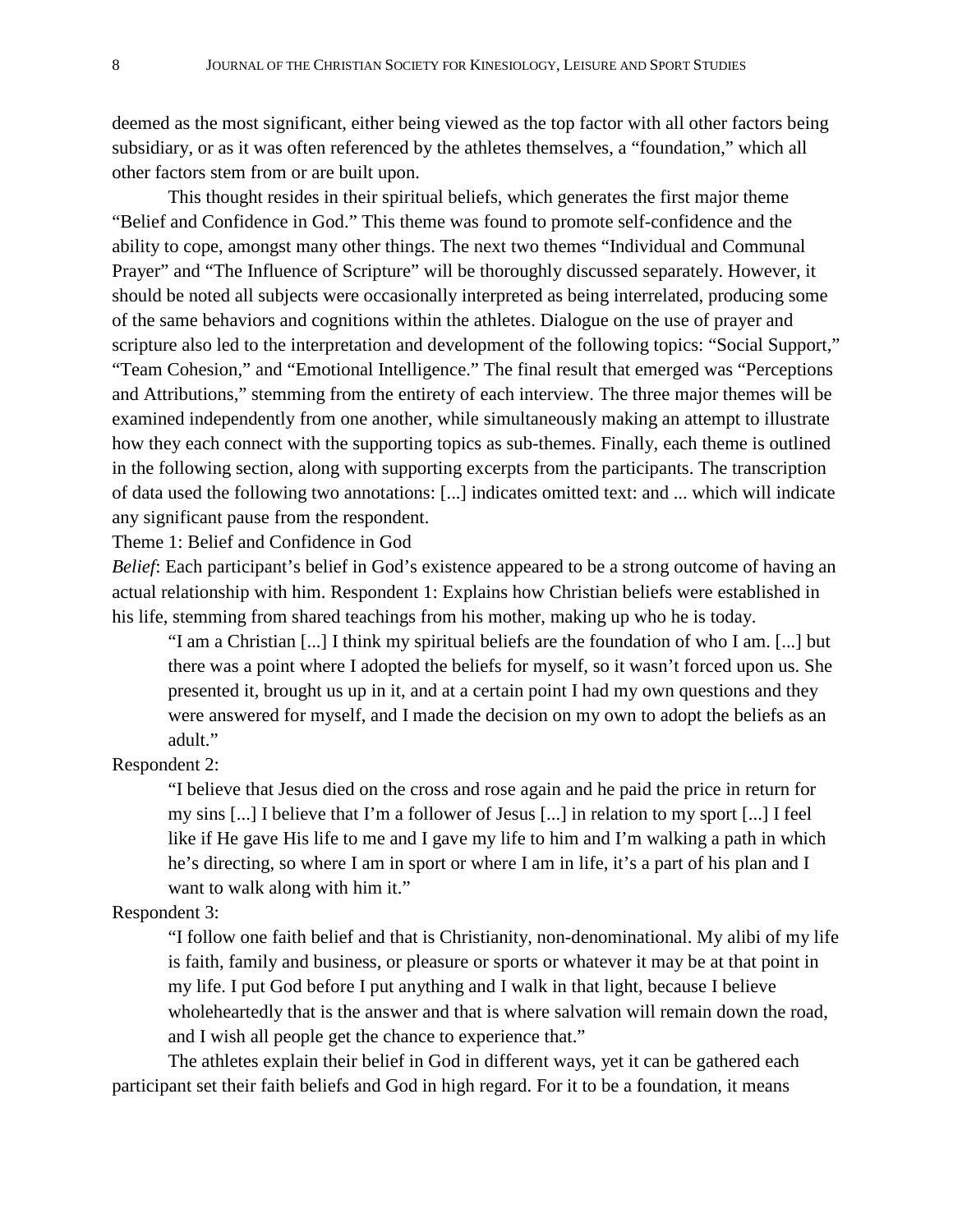Respondent 1 builds everything else in life upon his spiritual beliefs and faith in God. Respondent 2 describes her belief in God in relationship form or an exchange for exchange, explaining the act of Christ giving up his life and in return she has given her own free will to live for Him. Simply put, her belief in God and Christ also means she is in sport because it is in fact God's plan for her life.

Respondent 3 describes a hierarchy, which apparently is his motto to life. Statements like walking in light or reference to salvation may be unfamiliar terminology to the non-spiritual and non-Christian person. His word choice leaves room for deeper interpretation. The word light could either simply be an alternative to the phrase "in that respect" or he could be using the word in reference to common Christian jargon, or implying that he views putting God first provides light and guidance in life. This can be further understood by a Christian verse in the Bible that states, "Your word is a lamp for my feet, a light on my path" (Psalm 119:105, NIV). His reference to salvation does not actually appear to be in regards to the salvation in Christ, which may be viewed as the tenet of Christianity, but salvation in this statement may involve his personal idea that all things good are to follow if he continues to have the pecking order of God first in his life. For each participant it is evident their belief goes greatly beyond simply believing in the existence of a deity.

*Confidence*: Their confidence in God appeared to be a sign of their surety of His ability as a higher power. This confidence was evident in each individual participant's discussion, throughout several topics in the interview. The provided excerpt from Respondent 1 was in reflection to whether or not his spiritual beliefs affect his performance.

Respondent 1: "I don't just step on the track and expect some miracle to hit me, but I like trust God, in the sense of giving me the wisdom to do what I need to do so that I can succeed and be healthy, so that I can be apt [...] to me when I perform best, my mind is clear, I'm focused, I know that my beliefs are there and I know God has my back. But I just let things go [...] God being the one that has granted us the ability to physically be who we are, and to put in that work. It helped, and maybe be a calming presence, a sense that if you believe in a greater power, your kind of let go of things that are out of your control, and you realize there is only so much that you...I mean you have control in the sense that you are the one executing, but you can't control what anyone else does."

Their confidence in God fulfills several roles in their pursuit of excellence and peak performance. Respondent 1 receives confidence in himself to execute what he has trained and prepared for, as he places his trust in God, which results in a calming peace. The other two participants provided inference of having confidence in God for more reasons than one, however it was very evident as they each recalled and discussed challenges in their athletic career. Respondent 2 finds the strength to preserve and not quit, even through challenges that may arise between her and one of the most important individuals in her life as an athlete. She described her coach as having a difficult style of coaching "that broke her confidence." Nonetheless, truly believing that God desires her to be in the sport, she has stayed committed even after considering quitting twice. This mindset is similar to that of famous sportsman Eric Liddell, who espoused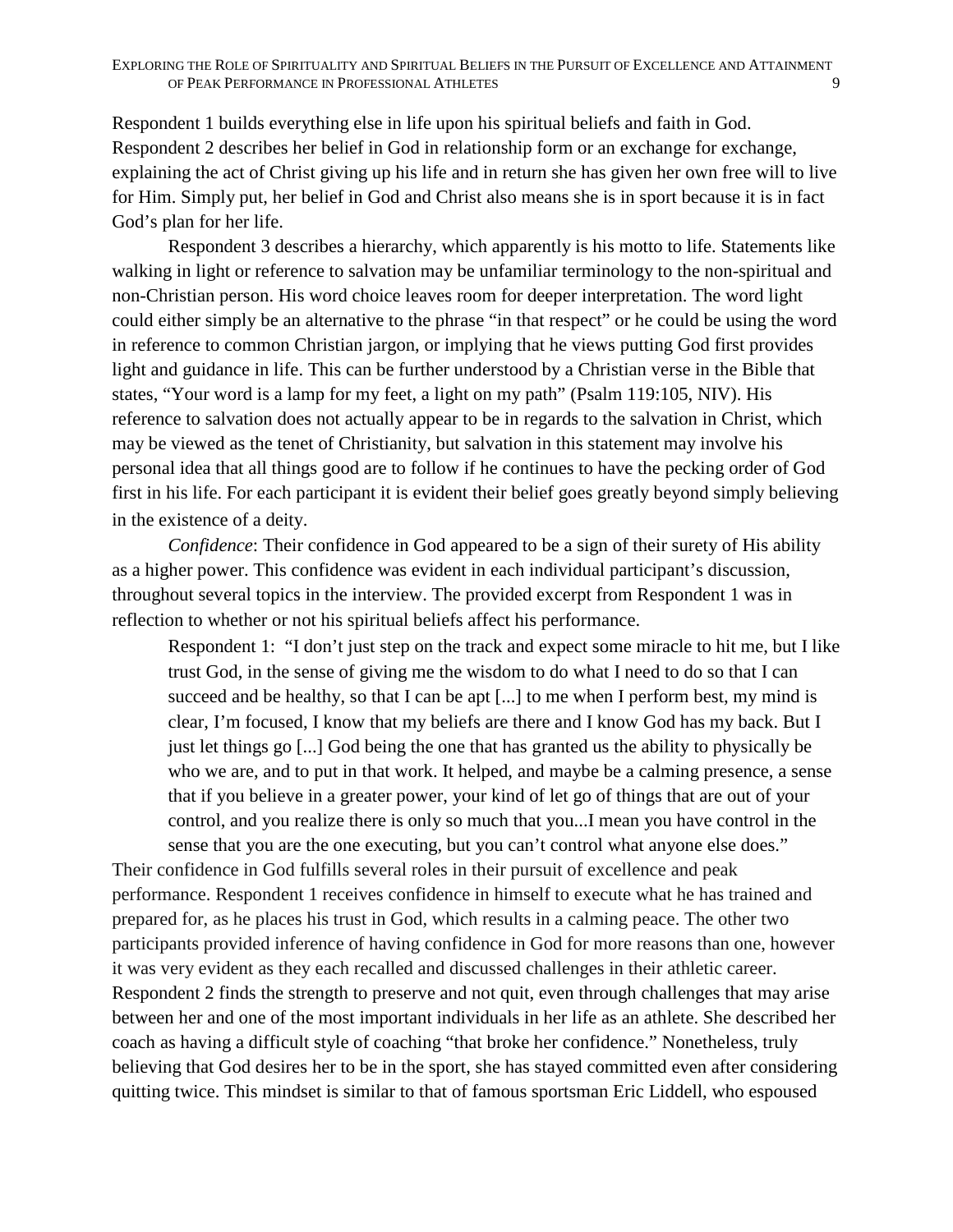his commitment to sport as a means of honoring God (Austin, 2010). Respondent 2 implies by her staying committed, God helps with her obtainment of achievements and performance. Respondent 3 also states faith to be his foundation, which assists through the coping process of athletic failure. In addition, his faith or most likely his relationship with God fills the void that can often be present when dealing with personal disappointment. Lastly, they both also attest their confidence in God by trusting He has a plan for their life in sport, but also outside of sport. Respondent 3: In having deep trust in God and in reference to coping with retirement made the following statement:

"I relied on my faith when I realized my career was coming to an end [...] definitely was probably one of the worst days ever [...] but on the other hand, knowing that you're going to get through it, that God has a bigger plan [...]."

Understanding faith to be a foundation to their life just as each athlete states makes it easier to comprehend just how multifaceted nature of spirituality. The belief in God's existence and power alone causes the athletes to ascribe various if not all aspects of their sport career to God. Theme 2: Individual and Communal Prayer

The topic of prayer was initially presented in question form, but it was also a recurring theme frequently mentioned in ways such as "asking God," "I asked God," or "say to/tell the Lord." In addition, each athlete clearly stated prayer to be a critical component for his or her career in sport. While each athlete confirmed the necessity of prayer, they all made individual elaborations regarding the prayers of others or with others who share a commonality in faith. Two factors known as important to individual and team success were revealed to reside in the use of prayer for these particular athletes, being both social support and team cohesion. *Social Support*:

Respondent 1 and 2 both give details of the support they've received through prayer from others when asked the following, "What role does prayer play in your athletic life?"

Respondent 1: "It's played a big role. Prayer from a standpoint as my own personal prayers, and the prayers of others that are equally aligned with... What I'm thinking of, or going back to the bible where it says, when two or more people are gathered and praying together there is power. So I would always make sure to touch base with someone like my mother or some other spiritual person in my life...And it's not a prayer of let me win, it's a prayer of the work has been put in, give me the platform to perform. It's really a prayer of thank you. Like for me, when I'm on the line, it's not 'help me to do this,' it's more 'thank you for allowing me to get here.'"

Respondent 2: "I've got some really wonderful people who are really supportive and pray for me a lot. [...] So, I've had a lot of support, my mom is a Christian and my eldest sister is and I know they pray a lot for me and my husband prays so much for me [...] and I think corporate prayer is a massive thing. As for myself I don't pray enough (laughs). I genuinely spend more time in prayer asking Him for help and guidance now." *Team Cohesion*: Respondent 3: offered a different perspective in the act of group prayer,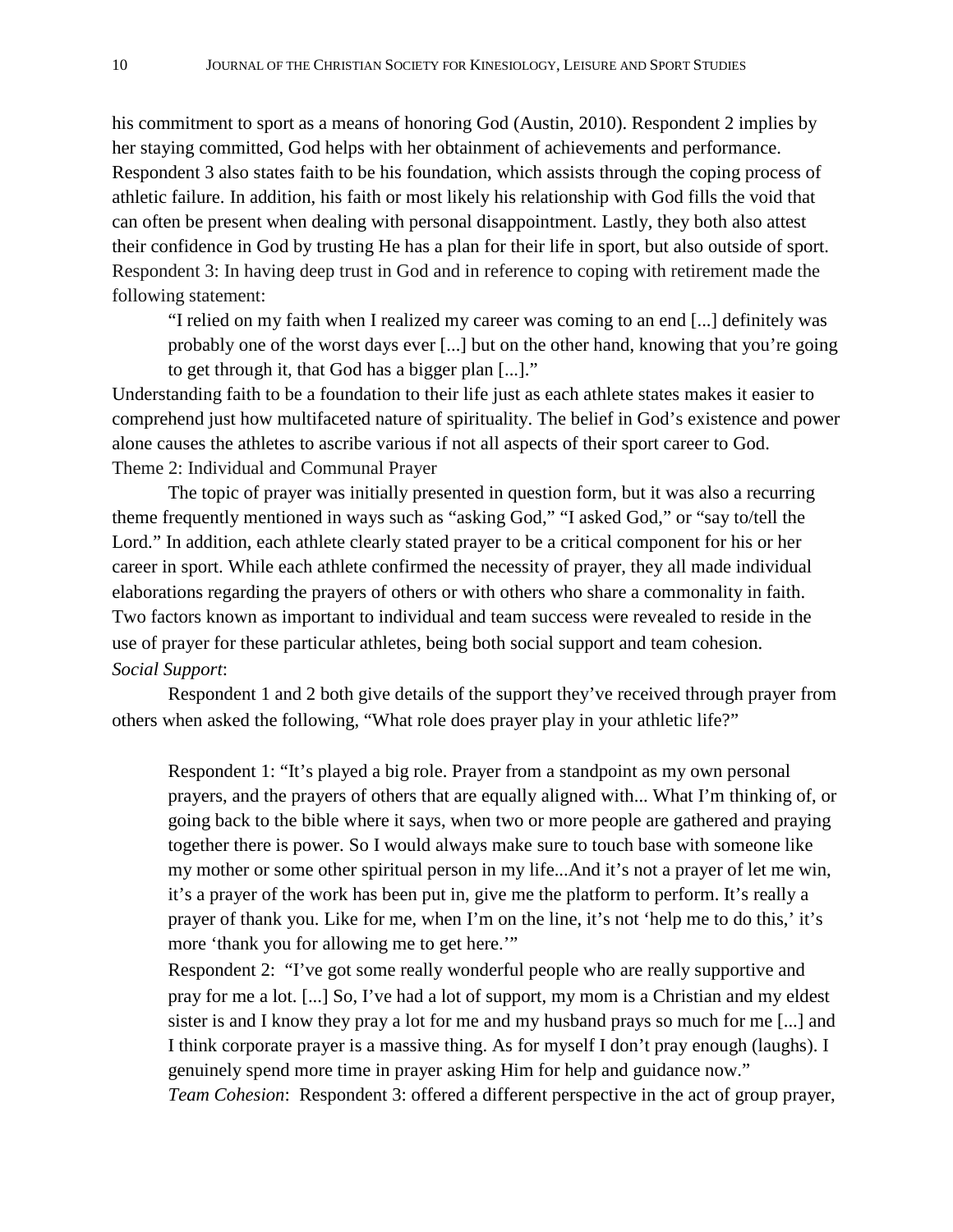making reference to prayer with teammates.

"Every single game I prayed. Some guys that had spiritual beliefs, we prayed together as a team. If someone were to get hurt immediately we'd pray for them for a quick heal or for a response, that they would come through it. It was a daily; even multiple times throughout the game it was an activity that I always did. It played a huge role, 7 years of professional baseball; it played a role every single day."

There are many factors that can increase the challenges of a team experiencing true togetherness; based upon the above excerpt it is clear the participant and his teammates set to achieve solidarity in a way that can have personal deep and profound meaning. Prayer is an act of communion; an individual praying to God in solitude may find his or her relationship strengthened through experiencing an enhancement in their level of trust in God's power and faithfulness. It can be assumed that the same can also occur between humans as they come together in prayer of agreement; their relationship is strengthened as they unify their hearts and minds to ask and believe for a particular outcome or even to simply express thankfulness to God. This is congruent with other studies that show prayer to enhance team cohesion (Murray, et al., 2005).

*Emotional Intelligence*: Various challenges arise in team sport, making it critical for athletes to have the ability to control their thoughts, emotions, and behaviors. There is an interesting contrast between respondent 3 and 2 worth noting. Respondent 3 had the advantage of sharing a commonality with teammates; the act of coming together in prayer potentially strengthened their relationship. Respondent 2 in another portion of the interview mentioned not having teammates nor advisors of the same faith and therefore experiencing difficulty in the lack of having others understand her spiritually.

Respondent 2: "Even not getting angry or irritated by other people and being able to ask the Lord to help me with that...and they might be wrong in what they're doing but there's no reason why I should be so grumpy and judging of them. I think when you pray for people, it feels easy, what I do is say Lord you deal with this, when you actually pray about the situation more you actually feel like there is this handing over at some point."

This is an example of her ability to exercise self-control. It can be assumed that prayer can be a way of regulating her emotions for her sake and the sake of those she works closely with. This again demonstrates that a component related to the overall spiritual beliefs of an athlete can actually support or initiate the use of a beneficial skill to sportsmanship; in this case emotional regulation, or self-regulation. This may be a similar response for other spiritual individuals as well, especially Christians.

# Theme 3: The Influence of Scripture

It was identified that participants rely heavily on scripture from the Bible; each individual athlete made reference more than once to various scriptures that have been supportive in their career and sport performance. Strong suggestions were made implying scripture reciting to be a major assistance in calming the mind, alleviating stress and anxiety similar to a pre-performance routine.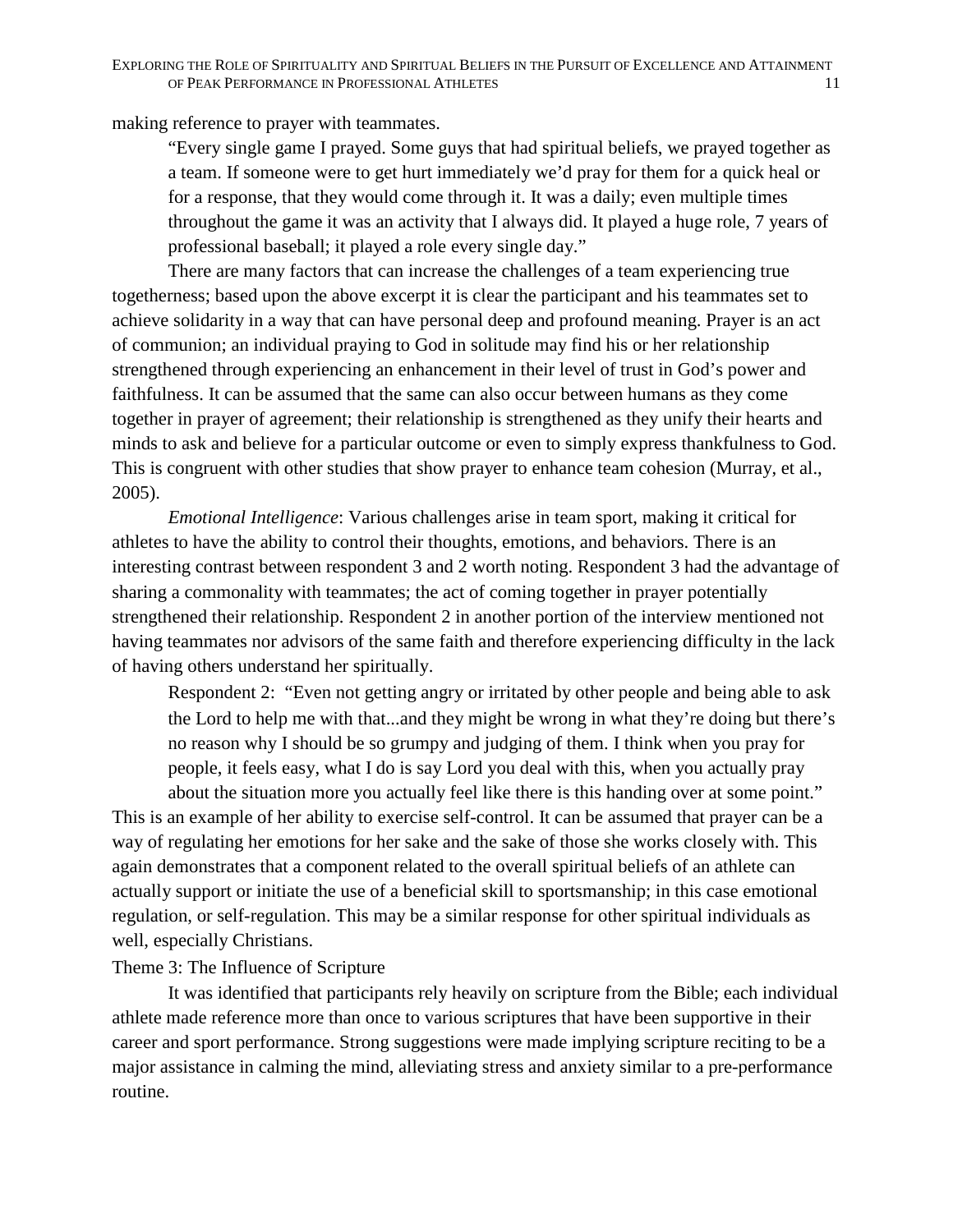When asked the question, "Has religious text played a role?" the following statements were made in reference to scripture in the Bible:

Respondent 1: "[...] Psalms 91 I think it is my favorite, one of those passages that helps to relax me. I don't know it word for word. But it just lets me know...that God has my back. Yeah, scripture has always played a big role in my life and that has carried over into athletics [...] it's important that your mind is free, and you can't exert your energy, or you can pay dividends for it during the race. So, that's just to say those verses are important to help in the relaxation of, when you've done all you can do, you can't control it, let it go, get on the line and let your body do its thing."

Respondent 2: "[...] Very important I probably have his promises in my head to hold on to. We have really good support in the fact that obviously in competition they'll have a psychologist and the physiologist and the strength and conditioning coach, and all of them who know you and have been working with you all day and they try to support you. But nothing helps more than knowing God's word [...] supportive chat does not help me. You know, it's how do I deal with those situations...and it's the Lord that I lean on, and His words."

Through the response given by Respondent 2, it is exceptionally apparent the high level of significance she holds for scripture. This is revealed through her comparisons of "God's word" to the help of coaches and/or psychologists.

Respondent 3: "It definitely plays a big role...one of them that I loved, just because of the sense of team and unity, was Psalm 133 the unity verse. And obviously I had, 'behold how good and pleasant it is for brethren to dwell together in unity.' That was what I did every day, I came together with a unit of teammates to accomplish a goal. So how sweet it was to be able to read that from a scripture and then translate it immediately into my daily activity with my brothers that I played ball with."

Surprisingly, scripture was placed in high regard compared to mental skills for performance. Respondents 1 and 3 find mental skills to be useful and important but they also believe scripture and other facets to their spirituality such as prayer, to be just as facilitating. Alternatively, Respondent 2 thinks mental skills are helpful but overall places more regard on scriptures because of the encouragement she receives.

# *Attributions and Perceptions*

The examples given by each participant unveil the diversity in which Biblical scripture can have an effect on decisions and behavior. The text in itself seem to either elicit or assist the individual's skills imperative to their success, such as coping techniques, emotional selfregulation, and group cohesiveness for team sport. In addition, it also appears to have an influence on their perceptions of life and attributions in response to successes and challenges. Respondent 3 recalls highlights from his career, referring to times where he truly encountered a peak experience and reached a level of optimal potential to be divine intervention from God. Stating hitting home runs with a broken wrist to be a result of God intervening. Again making reference to scripture and stating it to be his favorite verse "...With God all things are possible."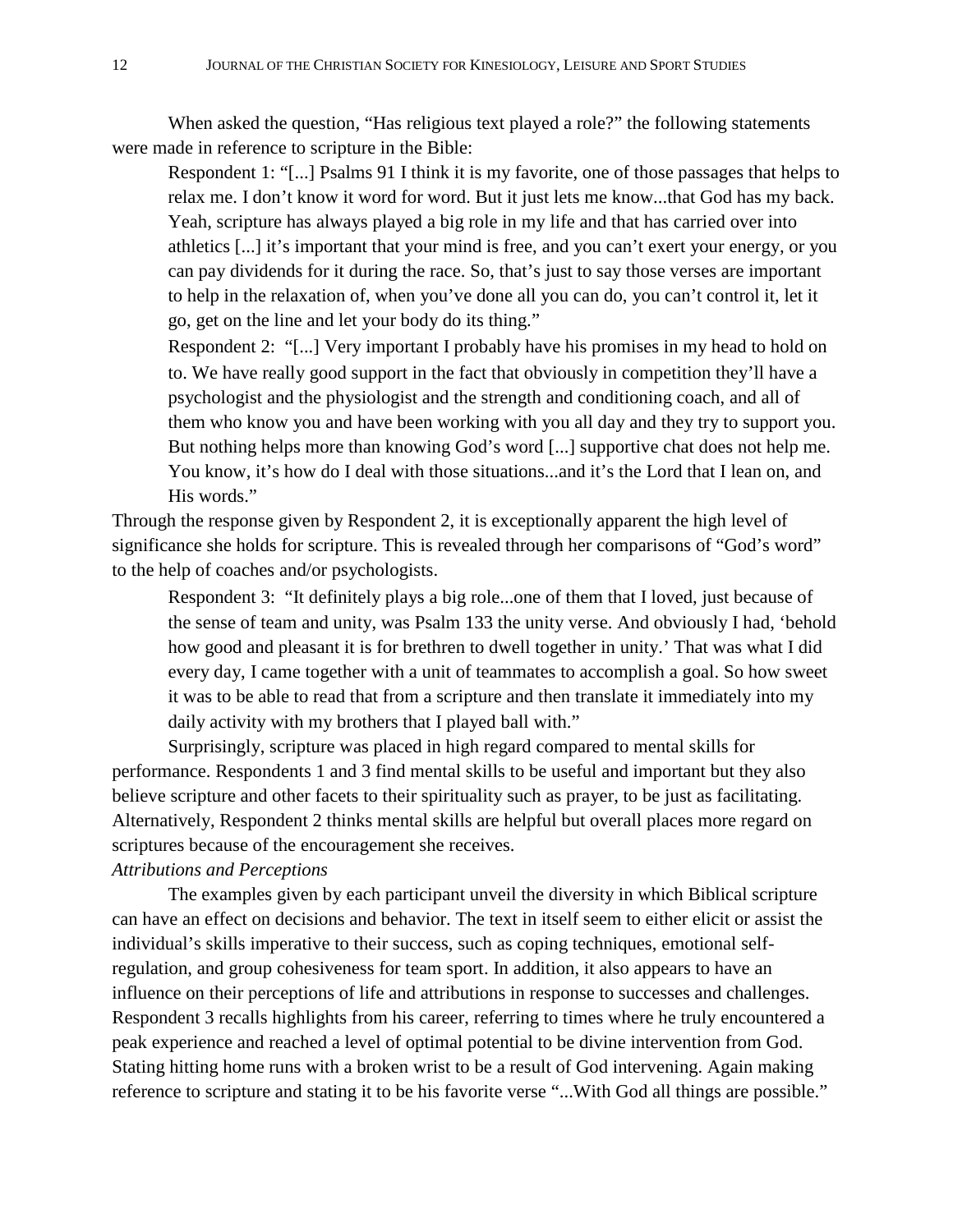# (Matthew 19:26, NIV).

Revealing those three aspects of spirituality alone can have a significant level of influence on their sport performance, it was also learned that peak performance and excellence itself might be subjective, having a variety of meanings to different athletes. The participants each made statements suggesting spiritual athletes may have alternative perceptions, perhaps attributing winning and losing differently in comparison to non-spiritual athletes.

## **Discussion**

It is assumed and concluded based upon emerged findings that participants clearly believes their purpose is in God, making their career in sport a result of the plan He has for their lives. That one belief is set as a foundation that determines the athlete's thought processes and behaviors. As mentioned previously, according to Vayalikarottu (2012) humans have more than psychophysical and social-cultural components, being multi-dimensional including transcendental (i.e. spiritual) as well. He deems humans to be first and foremost religiousspiritual and moral organisms. This was confirmed or found to be true, at least among the three participants of this particular study and clearly depicted through each interview response. It is first the belief in God's existence that results in their persuasion to pray, but likely their confidence in His power that causes them to utilize prayer for numerous situations. The use of scripture weighs heavily in importance, providing personal encouragement that positively enforces healthy behaviors and interpersonal skills.

This study found prayer to be a major factor of influence in the athletes' sport career, classifying it to be the core support of their belief system. These individuals apparently have some level of a tangible experience with God, or else prayer would otherwise have been found as mundane and showing far less significance. The act of prayer for these athletes was beyond quiet meditation, but involved actual communication with God. Prayer was found to be used a variety of different ways, from calming their mind and body from stress and anxiety, to asking for good health, and the ability to perform, to giving thanks to God. Similar results are present in other studies as well (Czech, at al., 2004; Hochstetler, 2009, Bade & Cook, 2008). Also the implications of prayer providing social support, and building team cohesion are congruent findings with a variety of scientific literature, suggesting prayer to provide a sense of "togetherness" (Hochstetler, 2009; Murray, et al., 2005). Social support is said to be both perceived and/or received; each aspect having been found to reduce negative impacts of stress upon performance (Freeman & Rees, 2008).

Though it may not be completely clear exactly how prayer enhances performance, it is evidently "a mysterious part of the faith journey" as suggested by Hochstetler, (2009, p. 327) proving to be a substantial tool for the athletes of this study as well as many others. The additional tool found to be of great impact on the athletes' performance was the use and knowledge of scripture. Their use of scripture did not resemble the form of striving to be theologians, but simply emerged as their personal way of finding meaning in sport and life in general, along with cultivating peace within themselves and harmony with others such as coaches, and/or teammates.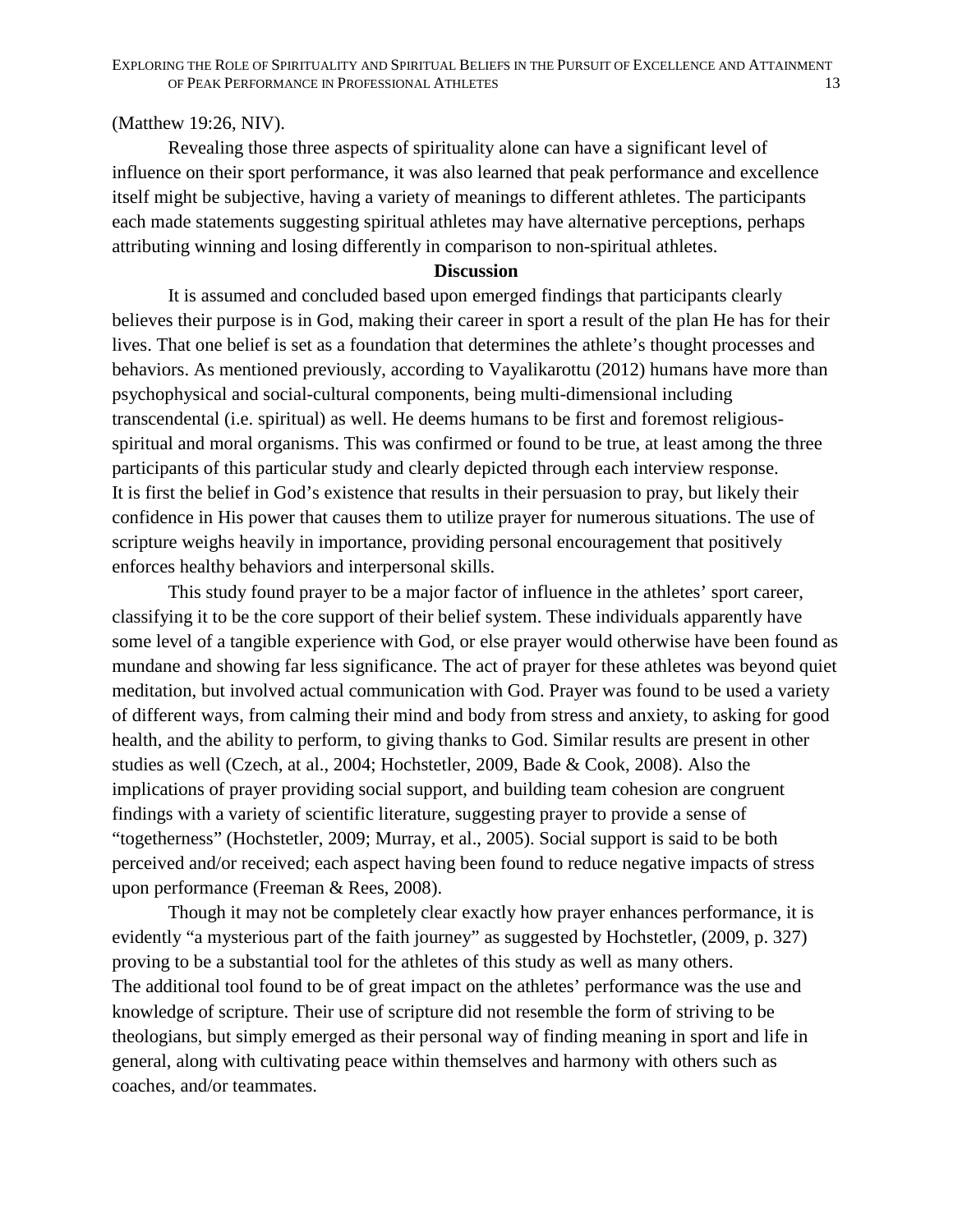Within the Christian Bible one may find direct stories or metaphors that entail subjects exemplifying the exact psychological characteristics described by Gould and colleagues (2010). The data suggests participants are likely to embody characteristics such as the ability to cope and control anxiety, hard-work ethic, and high levels of dispositional hope (2002). They also revealed their spiritual beliefs along with the assistance of scripture to produce abilities that resemble skills such as overcoming fear and pressure, and self-skills from efficacy, worth, and especially confidence. All of which are learned through PST, mentioned to be necessary for optimal performance in high intensity sport by Birrer and Morgan (2010).

The belief in God, the act of prayer, and the use of scripture, have been found to shape and nurture the mindset needed to develop skills that are believed to assist in achieving excellence and peak performance. Through this study it is presumed that God, prayer, and scripture eventually tends to not only the spiritual, but also physiological, psychological, and social components of the performer.

#### **Conclusion**

#### **Limitations**

Time constraints were the biggest deficit for this study, which resulted in the inability to acquire a larger sample size. However, it is believed that the ultimate goal to learn how spirituality and spiritual beliefs contribute to the pursuit of excellence and attainment of peak performance was reached; though findings cannot be generalized they can be assumed as transferable. While this study has made attempt to thoroughly provide insight into the world and meaning of spirituality, it is acknowledged that unfortunately only the surface of this complex topic has been assessed.

### **Future Research**

The topic of spirituality and the development of excellence and attainment of peak performance can still greatly benefit from research. Future studies may consider focusing on individuals with alternative spiritual beliefs to Christianity, or a study comparing and contrasting differing spiritual backgrounds. Another IPA study specifically focused on prayer may also provide insight into the mystery of its meaning and affect. Lastly, researchers may consider exploring how a consulting or coaching model can be developed to inform advisors on how to train and assist spiritual athletes to maximum capacity.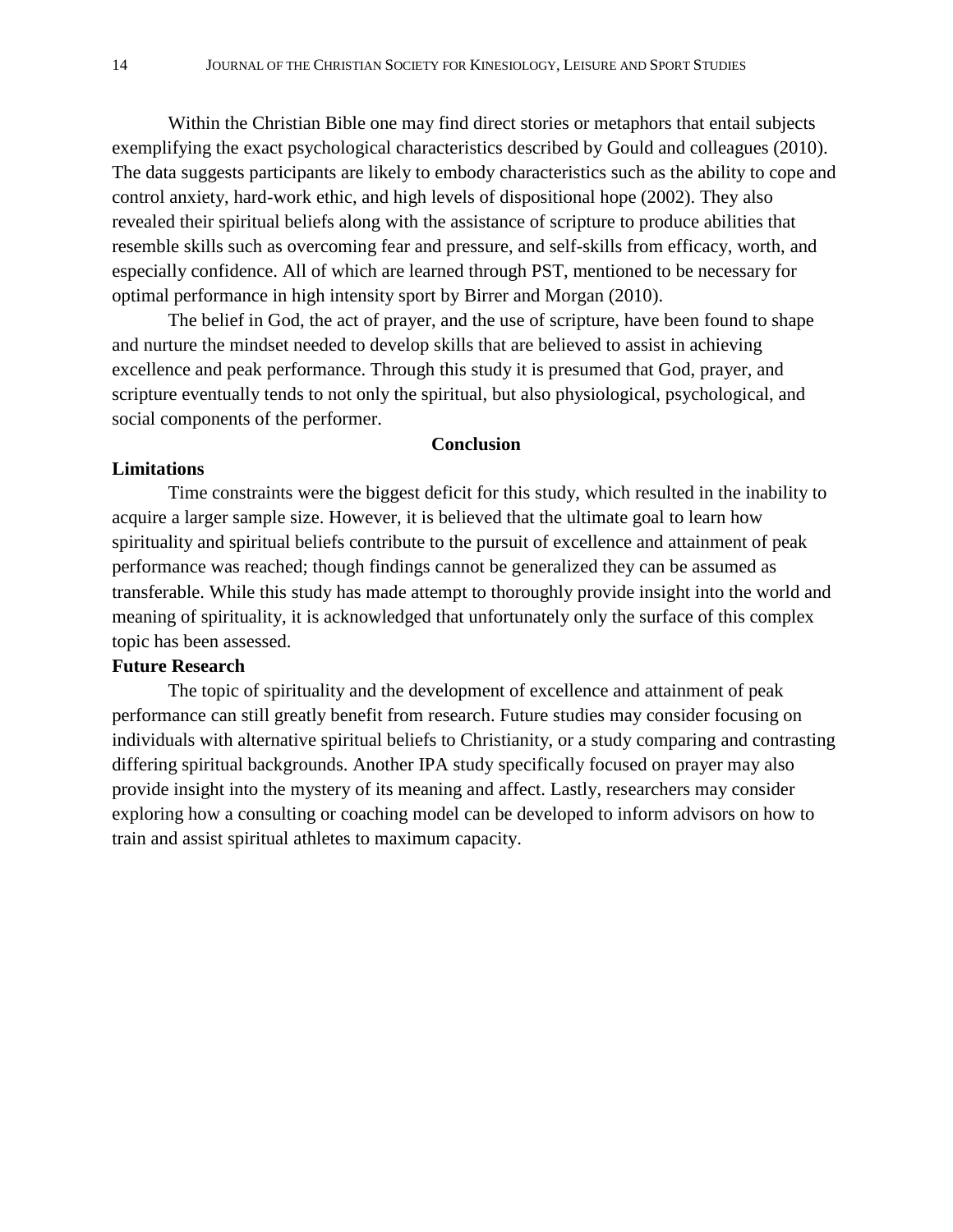### **References**

- Allen, S. M., Frings, D., & Hunter, S. W. (2012). Personality, coping, and challenge and threat states in athletes. *International Journal of Sport and Exercise Psychology*, *10*(4), 264- 275.
- Argyle, M., & Beit-Hallahmi, B. (1975). *The social psychology of religion*. London: Routledge & Kegan Paul.
- Austin, M. W. (2010). Sports as exercises in spiritual formation. *Journal of Spiritual Formation & Soul Care*, *3*(1), 66-78.
- Balague, G. (1999). Understanding identity, value and meaning when working with elite athletes. *The Sport Psychologist*, *13*, 89-98.
- Birrer, D., & Morgan, G. (2010). Psychological skills training as a way to enhance an athlete's performance in high-intensity sports. *Scandinavian Journal of Medicine & Science in Sports*, *20*(2), 78-87.
- Bruce, S. (2011). Defining religion: a practical response. *International Review of Sociology*, *21*(1), 107- 120.
- Czech, D. R., Wrisberg, C. A., Fisher, L. A., Thompson, C. L., & Hayes, G. (2004). The experience of Christian prayer in sport: An existential phenomenological investigation. *Journal of Psychology and Christianity*, *23*(1), 3-11.
- Edwards, D. J., & Steyn, B. J. M. (2008). Psychological skills training and psychological well- being. *South African Journal for Research in Sport, Physical Education and Recreation*, *30*(1), 15-28.
- Ellison, C. W. (1983). Spiritual well-being: Conceptualization and measurement. *Journal of Psychology and Theology*, *11*(4), 330-340.
- Hinds, J. (2011). Exploring the psychological rewards of a wilderness experience an interpretive analysis. *The Humanistic Psychologist*, *39*(3), 189-205.
- Gould, D., & Dieffenbach, K. (2002). Psychological characteristics and their development in Olympic champions. *Journal of Applied Sport Psychology*, *14*(3), 172- 204.
- Helminiak, D. A. (1996). A scientific spirituality: The interface of psychology and theology. *The International Journal for the Psychology of Religion*, *6*(1), 1–19.
- Hochstetler, D. R. (2009). Striving towards maturity: On the relationship between prayer and sport. *Christian Education Journal*, *6*(2), 325-336.
- Johnson, E. L. (1998). Whatever happened to the human soul? A brief Christian genealogy of a psychological term. *Journal of Psychology and Theology*, *26*(1), 16-28.
- Krane, V., & Williams, J. M. (2006). Psychological characteristics of peak performance. In J. M. Williams (Ed.), *Applied sport psychology: Personal growth to peak performance*, 207-227. New York, NY: McGraw-Hill.
- Lee, C. (2006). Challenging the 'myth' of a spiritual dimension in sport. *Athletic Insight, 8*(2), 17-31.
- Lee, B. Y., & Newberg, A. B. (2005). Religion and health: A review and critical analysis. *Zygon*, *40*(2), 443-468.
- MacNamara, A., Button, A., & Collins, D. (2010). The role of psychological characteristics in facilitating the pathway to elite performance part 2: Examining the environmental and stage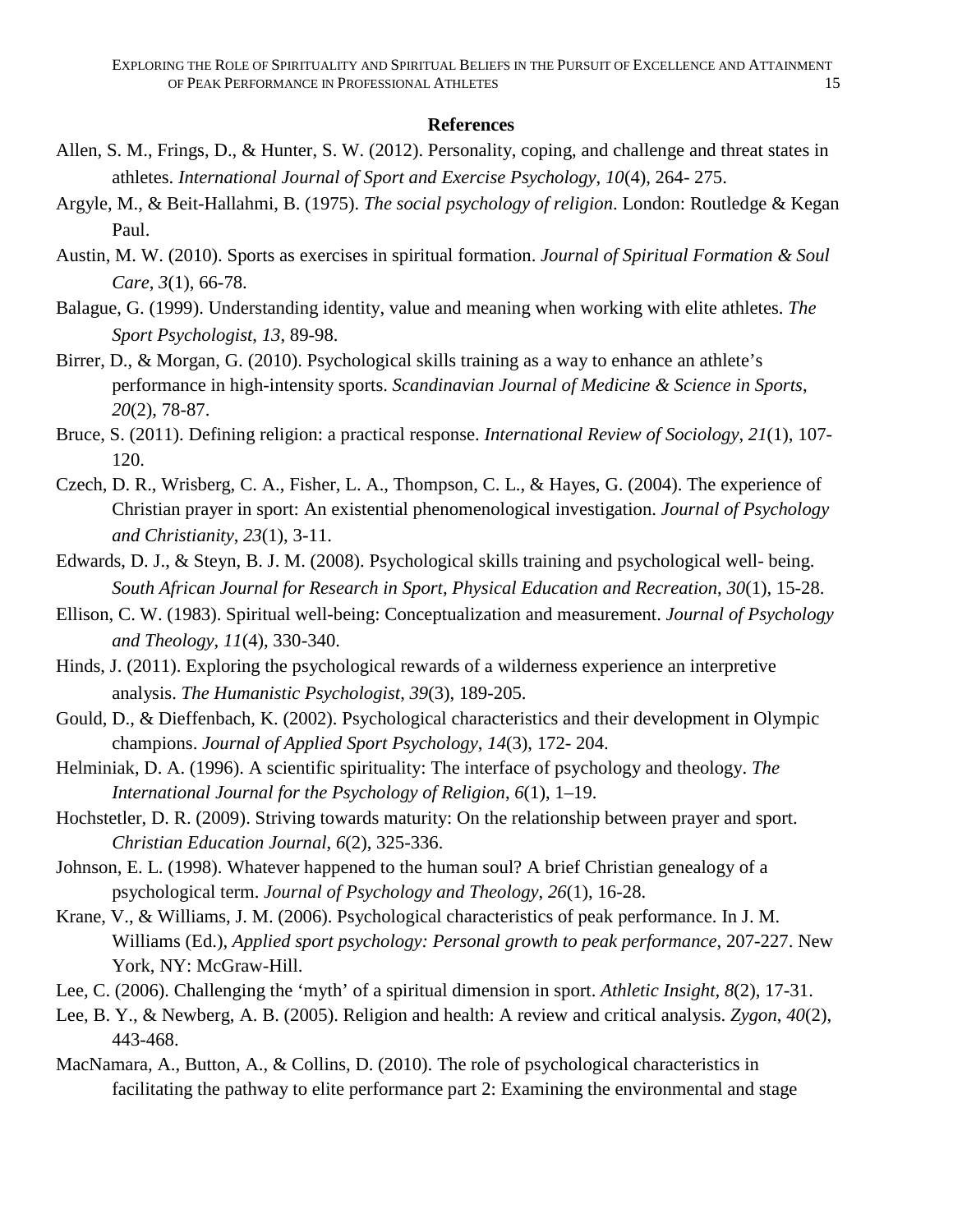related differences in skills and behaviors. *The Sport Psychologist*, 24(1), 74-96.

Maslow, A. (1970). *Religions, values, and peak-experiences*. New York, NY: The Penguin Group

- McKnight, C. M., & Juilerat, S. M. (2011). Perceptions of clinical athletic trainers on the spiritual care of injured athletes. *Journal of Athletic Training*, *46*(3), 303-311.
- Miller, P. S., & Kerr, G. A. (2002). Conceptualizing excellence: Past, present, and future. *Journal of Applied Sport Psychology, 14*(3), 140–153.
- Murray, M. A., Joyner, A. B., Burke, K. L., Wilson, M. J., & Zwald, A. D. (2005). The relationship between prayer and team cohesion in collegiate softball teams. *Journal of Psychology and Christianity*, *24*(3), 233-239.
- National Interfaith Coalition on Aging (NICA). (1975). Spiritual well-being: A definition. Athens, GA: NICA.
- Newberg, A., D'Aquili, E., & Rause, V. (2001). *Why God won't go away: Brain science and the biology of belief*. New York: Ballantine Books.
- Nichols, A. R., Polman, R., & Levy, A. R. (2010). Coping self-efficacy, pre-competitive anxiety, and subjective performance among athletes. *European Journal of Sport Science, 10*(2), 97-102.
- Parry, J., Robinson, S., Watson, N. J., & Nesti, M. J. (2007). *Sport and spirituality an introduction*. New York: Routledge.
- Paloutzian, R.F., & Ellison, C.W. (1982). Loneliness, spiritual well-being and quality of life. In L.A. Peplau & D. Perlman (Eds.), *Loneliness: A sourcebook of current theory, research and therapy*. New York: John Wiley & Sons.
- Privette, G. (1983). Peak experience, peak performance and flow: A comparative analysis positive human experiences. *Journal of Personality and Social Psychology*, *45*(6) 1361-1368.
- Ravizza, K. (2002). A philosophical construct: A framework for performance enhancement. *International Journal of Sport Psychology*, *33*(1), 4–18.
- Seligman, M.E.P. (2002). *Authentic happiness: Using the new positive psychology to realize your potential for lasting fulfillment*. New York: Free Press/Simon and Schuster.
- Smith, D. (2003). A framework for understanding the training process leading to elite performance. *Sports Medicine, 33* (15), 1103-1126.
- Smith, J. A., Jarman, M., & Osborn, M. (1999). Doing interpretative phenomenological analysis. In M. Murray & K.Chamberlain (Eds.), *Qualitative health psychology: Theories and methods* (pp. 218–240). London: Sage.
- Smith, J.A. & Osborn, M. (2003). Interpretative phenomenological analysis. In J.A. Smith (Ed.), *Qualitative Psychology: A Practical Guide to Methods.* London: Sage.
- Smith, L. L. (2004). Tissue trauma: The underlying cause of overtraining syndrome? *Journal of Strength and Conditioning Research, 18*(1), 185-193.
- Shobris, J. G. (1994). The dualism of psychology. *Genetic, Social & General Psychology Monographs*, *120*(4).
- Tart, C. T. (1975). *Transpersonal pyschologies*. New York: Harper & Row.
- Vande Kemp, H. (1982). The tension between psychology and theology: The etymological roots.